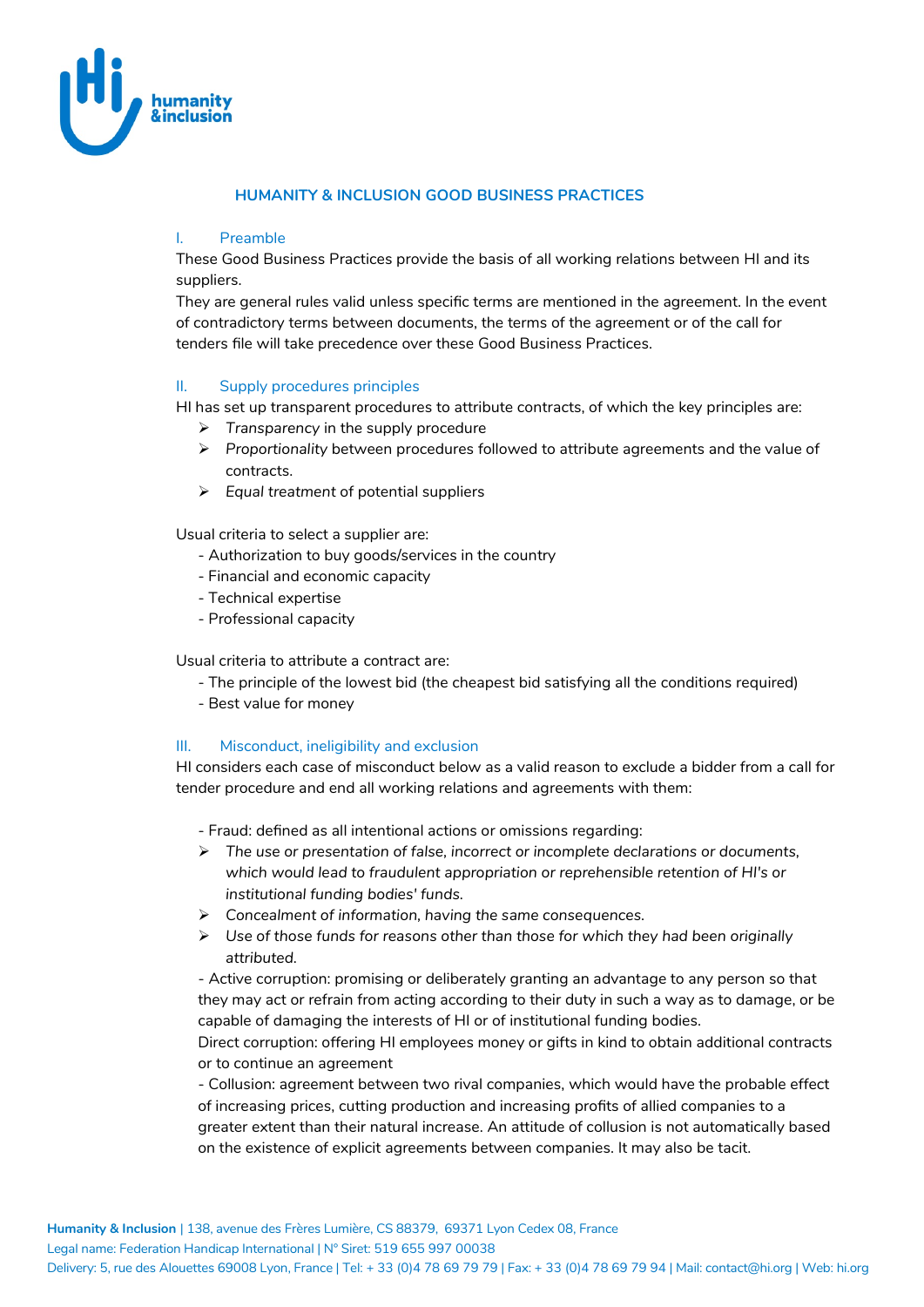

- Coercive practices: damaging or threatening to damage, directly or indirectly, persons or their property in order to influence their involvement in a supply procedure or influence the performance of an agreement.

- Involvement in a criminal organisation or any other illegal activity established by judgement by the American Government, European Union, United Nations or any other HI funding body.

- Immoral human resources practices: use of child labour and non-compliance with fundamental social rights and work conditions of employees or subcontractors.

HI will exclude from the supply procedure any candidate or bidder in any of the following cases:

- *Being in a situation of bankruptcy or liquidation, or in receivership, in an arrangement situation (with creditors), having suspended business, in proceedings relating to those subjects or in a similar situation resulting from a procedure resulting from national regulations or law.*
- *Being sentenced for an offence within the framework of its professional activity by a court decision having the force of res judicata.*
- *Having been found guilty of grave professional misconduct proven by any means*
- *Not having satisfied obligations relating to the payment of social security contributions or tax in compliance with legal provisions, either in the country in which the business is*  established in HI's country of intervention or in the country in which the Agreement will *be executed.*
- *Having been found guilty of fraud, corruption, involvement in a criminal organisation or any other illegal activity that could damage the financial interests of communities.*
- *Having been declared responsible for grave breach of contract due to non-compliance with contractual obligations in a previous procurement procedure.*

HI will not attribute agreements to candidates or bidders who, in the course of the procedure will be:

- The subject of conflicting interests
- Guilty of inaccurate declarations by providing information requested by HI to take part in the agreement procedure or by not providing such information.

#### IV. Administrative and financial sanctions

Should the supplier, candidate or bidder be involved in corruptive, fraudulent, collusive or coercive practices, HI would impose:

Administrative sanctions:

A candidate's misconduct will be notified to competent civil or commercial authorities as will be the immediate end of any professional relations with it. Financial sanctions:

HI will request the refunding of expenses directly and indirectly related to the conduct of the new call for tenders or contract attribution procedure. If relevant, the bid guarantee or performance guarantee will be kept by HI.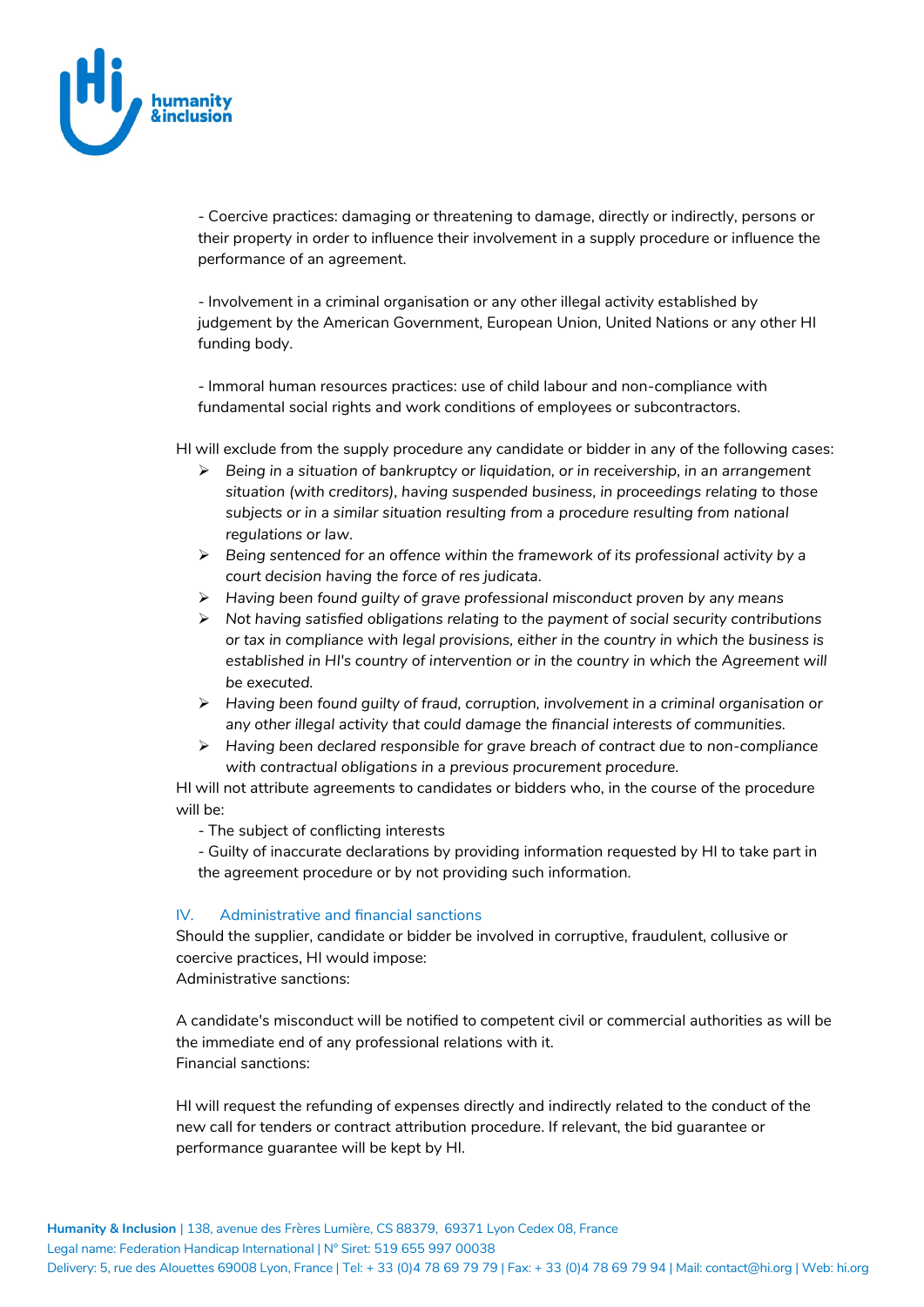

# V. Information and Access for Funding Bodies

HI will immediately inform institutional funding bodies and will provide them with relevant information should a supplier, candidate or bidder be involved in corruptive, fraudulent, collusive or coercive practices.

Furthermore, entrepreneurs accept to guarantee right of access to their financial and accounting documents so that HI's Institutional Funding Bodies may conduct verifications and audits.

## VI. Documents to be presented by the supplier

Below are the minimum documents that any company or individual entrepreneur wishing to work with HI needs to produce:

8 Supplier's / company representative's personal national identity paper

9 Status and registration papers of the company

10 Mission order or proxy authorizing the representative to sign the Agreement

11 Copy of tax registration

NB: Additional documents may be requested for a specific contract.

Furthermore, the Supplier must have minimum administrative equipment to be able to issue an Invoice, Delivery note and own an official stamp.